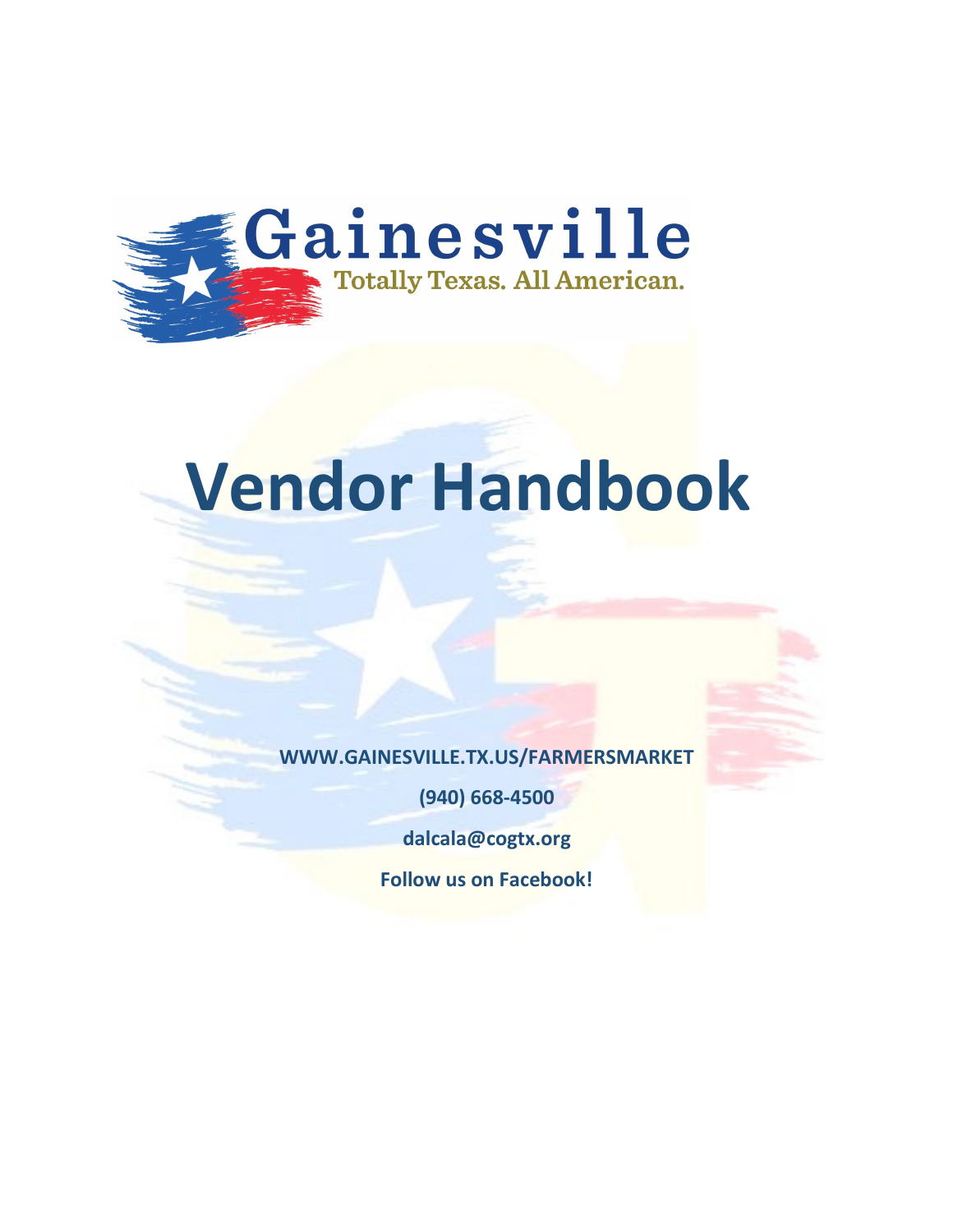### **Table of Contents**

| <b>Producer Only</b>               |  |
|------------------------------------|--|
| <b>Sales Tax ID and Permit</b>     |  |
| <b>Space Cleanliness and Trash</b> |  |
| Parking                            |  |
| Occupation of Space(s)             |  |
|                                    |  |
| Expiration                         |  |
| <b>Fees</b>                        |  |
|                                    |  |
| <b>Food Establishment Permit</b>   |  |
|                                    |  |
| Items Eligible to be sold          |  |
| <b>Labeling Requirements</b>       |  |
|                                    |  |
|                                    |  |
|                                    |  |
|                                    |  |
| <b>Space Size</b>                  |  |
| <b>No Equipment Provided</b>       |  |
| <b>No Attaching Fixtures</b>       |  |
| <b>Professional Conduct</b>        |  |
|                                    |  |
|                                    |  |
|                                    |  |
|                                    |  |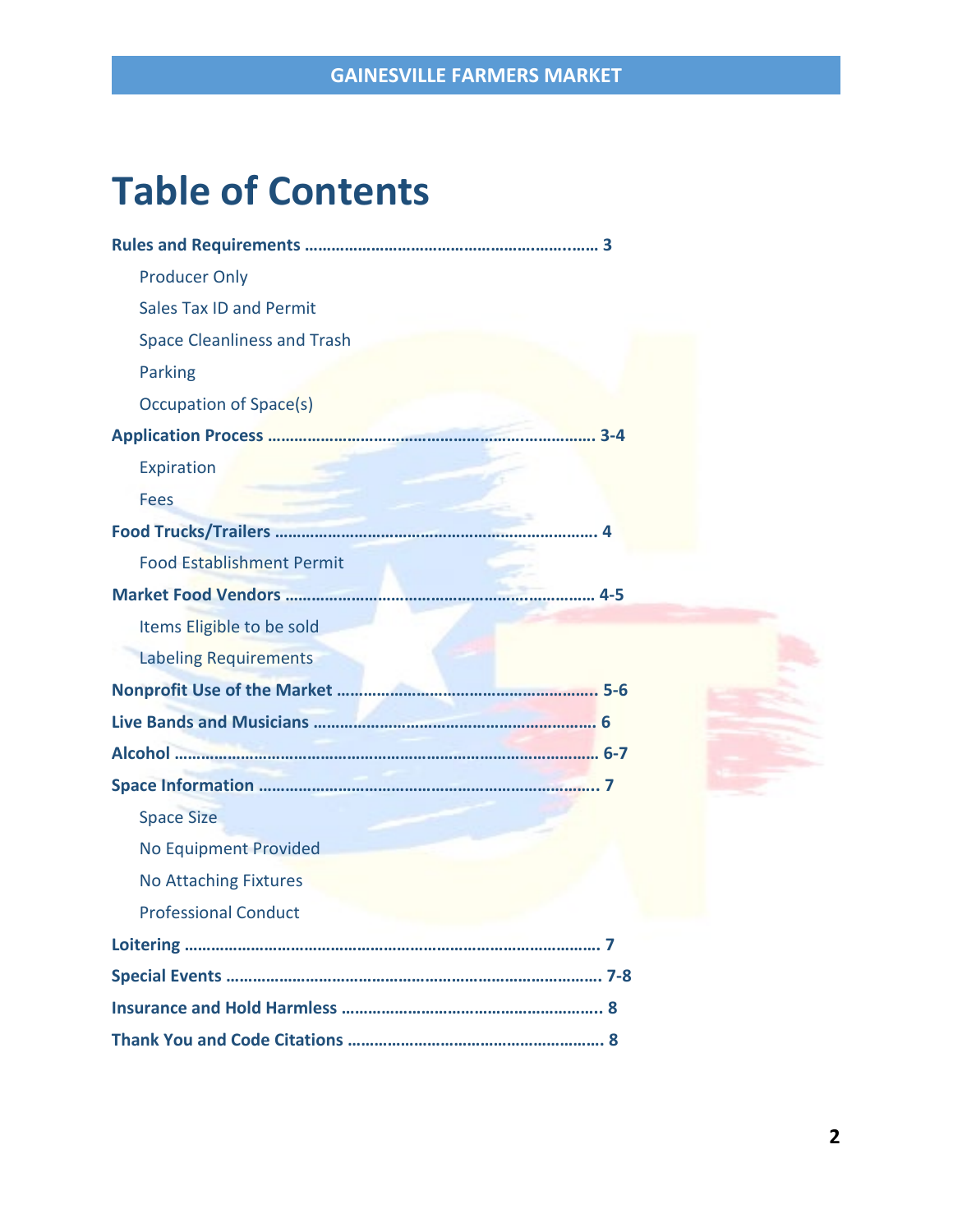### **Rules and Requirements**

The Gainesville Farmers Market primary purpose is for the sale or assist in selling products that are finished on the farm or at a home, farm produce, eggs, plants, or prepared food sold from a food truck/trailer. The administrator may allow special events at the Farmers Market that allow for non-home/farm produce, eggs, plants, or prepared food that is not sold from a food truck/trailer.

- The Gainesville Farmers Market is a producer-only market. No items may be resold. Vendors cannot sell pre-purchased products under their businesses except for plants and produce. (Distributor products are not allowed.)
- All vendors must have a valid Texas Sales Tax ID Number. If you sell taxable goods or services, you must obtain a Texas sales and use tax permit. There is no fee for the permit. More information can be found on the Texas Comptroller's website at [www.comptroller.tx.gov](http://www.comptroller.tx.gov/) .
- All stalls and food truck/trailer spaces shall be maintained in an aesthetically pleasing manner. It shall be unlawful for any person to throw, deposit, dump or discharge any rinds, fruit, paper, boxes, baskets, litter, waste or debris in any stall, Farmers Market area or parking lane. The City of Gainesville shall deem stalls unclean at their discretion.
- Stall vendors shall not park in the spaces surrounding the pavilion or market. Vendors should unload their vehicles at their space, then park their vehicle at the lot located at the northeast corner of N Weaver and Broadway Streets.
- Spaces shall be occupied per the days and hours indicated on the vendor application. The City of Gainesville reserves the right to lease spaces not occupied by the original vendor on those days and times they have scheduled to not be present. Should a vendor not be present, without prior notification or approval, on a day or time they had scheduled to be, the City of Gainesville may lease the space to another vendor. If the City determines that the vendor has not regularly been present, the City may permanently allow another vendor to occupy the original vendor's space. No refunds shall be provided.

### **Application Process**

Vendors are required to complete the application for their business. Once completed and returned, the City of Gainesville's review process should take three to five business days. All required items must be attached—an application is not considered complete until all required documents have been provided to the City. Permits are valid for one calendar year from the date of issuance.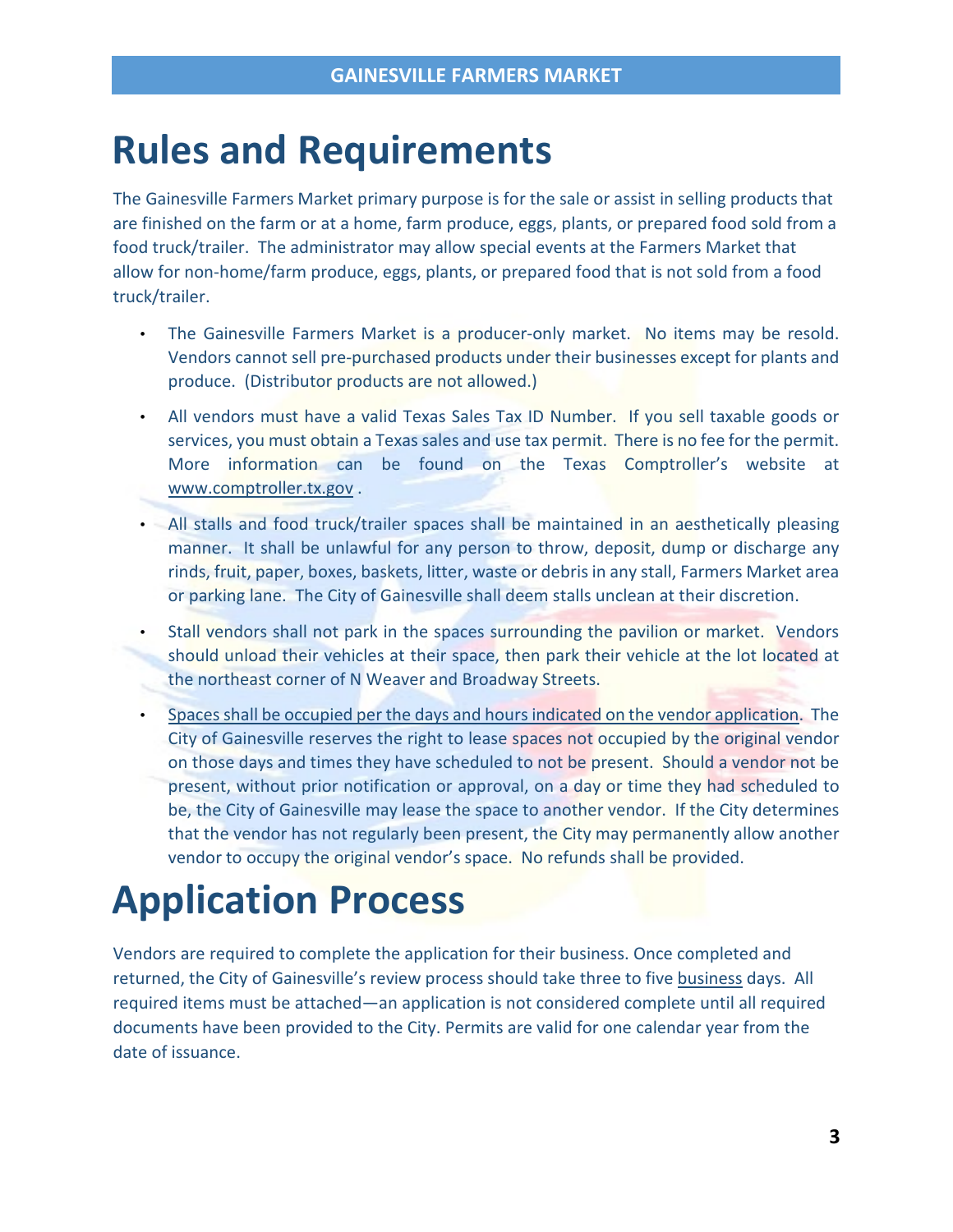The cost per space is as follows. Costs are subject to change and are found in the City of Gainesville Fee Schedule.

- Pavilion Space: \$150 per year.
- Food Truck Space: Competitive Bid- Minimum Bid \$400.00(Cost includes water and electricity.)
- Morning Market One Day Pass \$25.00 (only valid for the date of the Morning Market)

### **Food Trucks**

Vendors may prepare food on-site at the Gainesville Market Square, but it must be prepared and sold from a food truck/trailer, unless approved by the Administrator for a special event. Food truck/trailer vendors must obtain a Food Establishment Permit from the City of Gainesville Community Development Department. Their offices are located at 104 W Hird St, Gainesville, TX 76240, and the phone number is (940) 668-4799.

Food handler certification or accredited food safety course certificate must accompany application.

Information needed for Food Establishment Permit Application:

- Location Manager: City of Gainesville Market Square
- Name: Diana Alcala
- [dalcala@cogtx.org](mailto:dalcala@cogtx.org)
	- Phone Number: (940) 668-4500

### **Market Food Vendors**

Cottage food vendors are required to be familiar with and comply with all current aspects of the Texas Cottage Food Law. More information can be found at [www.texascottagefoodlaw.com](http://www.texascottagefoodlaw.com/) .

Vendors are required to have a valid Texas Food Handlers Certificate.

You may sell the following homemade and /or processed food items:

- Baked goods that do not require refrigeration, such as cakes, cookies, breads, and pastries.
- Candy
- Coated and uncoated nuts
- Unroasted nut butters
- Fruit butters
- Canned jams and jellies
- Fruit pies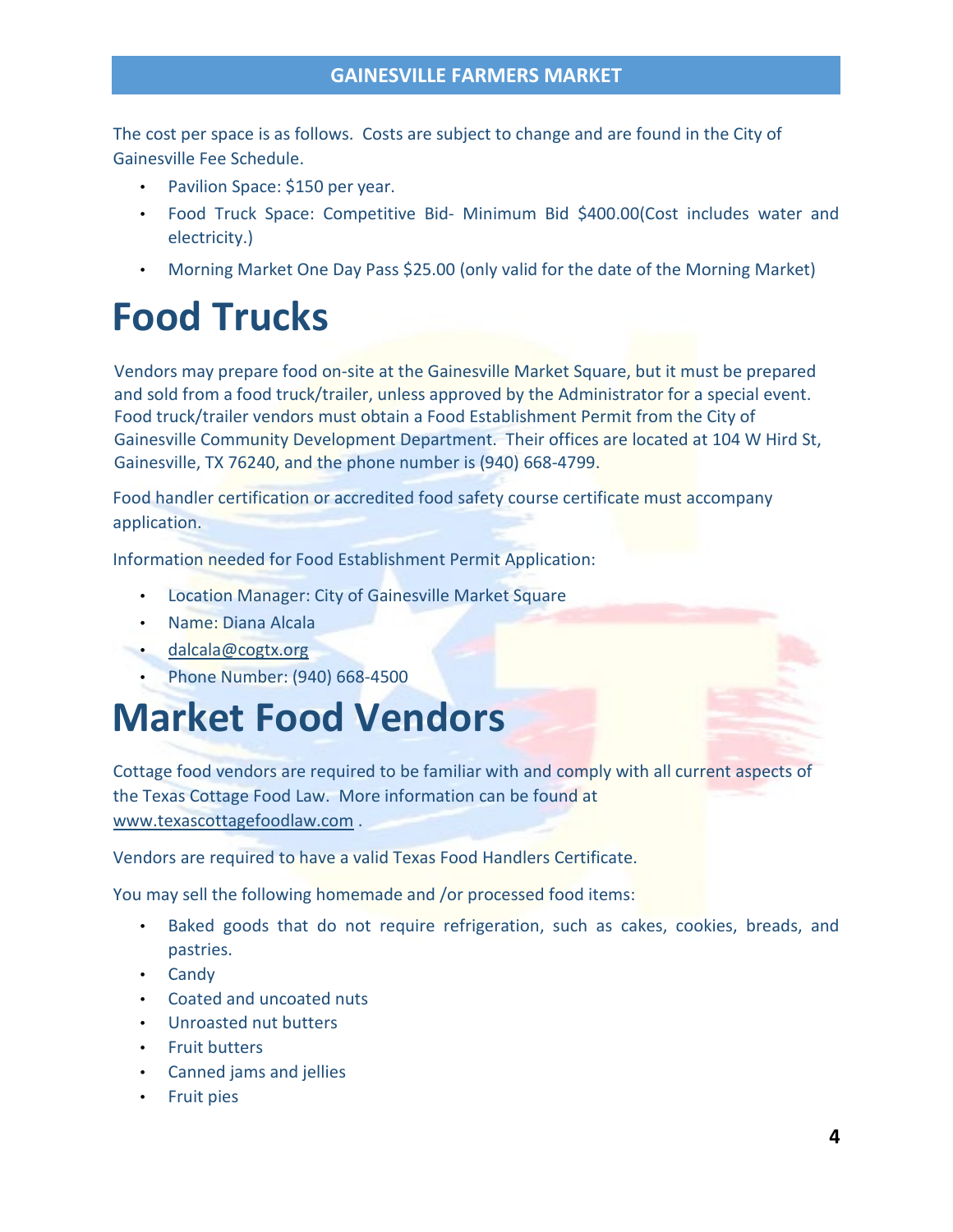#### **GAINESVILLE FARMERS MARKET**

- Dehydrated fruits and vegetables, including dried beans
- Popcorn and popcorn snacks
- Cereal, including granola
- Dry mixes
- Vinegar
- Pickles
- Mustard
- Roasted coffee or dry tea
- Dried herbs or herb mixes

Items must be legibly labeled in accordance with the laws of the State of Texas, including:

- Name and physical address of the Cottage Food Producer
- Common or usual name of the product
- List of major allergens in the product, including eggs, nuts, soy, peanuts, milk, or wheat
- The following statement: "This food is made in a home kitchen and is not inspected by the Department of State Health Services or a local health department."

For more information on the Cottage food Law, visit this website [www.texascottagefoodlaw.com](http://www.texascottagefoodlaw.com/) .

• Raw meat, pork, and poultry with a USDA approved stamp may be sold from a freezer provided by the vendor. No more than one freezer is allowed per pavilion space and must be removed outside of vendor operating hours. (Ordinance No. 1477-07-2020)

### **Nonprofit Use of the Market**

Corporations or organizations which have current Section 501(3)(c) status under the Internal Revenue Code, as amended, may apply for nonexclusive use of market square, or a portion thereof, for a designated period for the purpose of selling goods or products, the proceeds of which shall be used only for charitable purposes.

In order to obtain consent to use the facility, application must be made and the following information must be provided at least two (2) weeks prior to the date for which said use is sought, to the city manager, or his designee, in an acceptable form:

- A document establishing the existence of Section  $501(3)(c)$  status with the Internal Revenue Service.
- The name, address, telephone number, and any applicable tax I.D. number of the organization or corporation.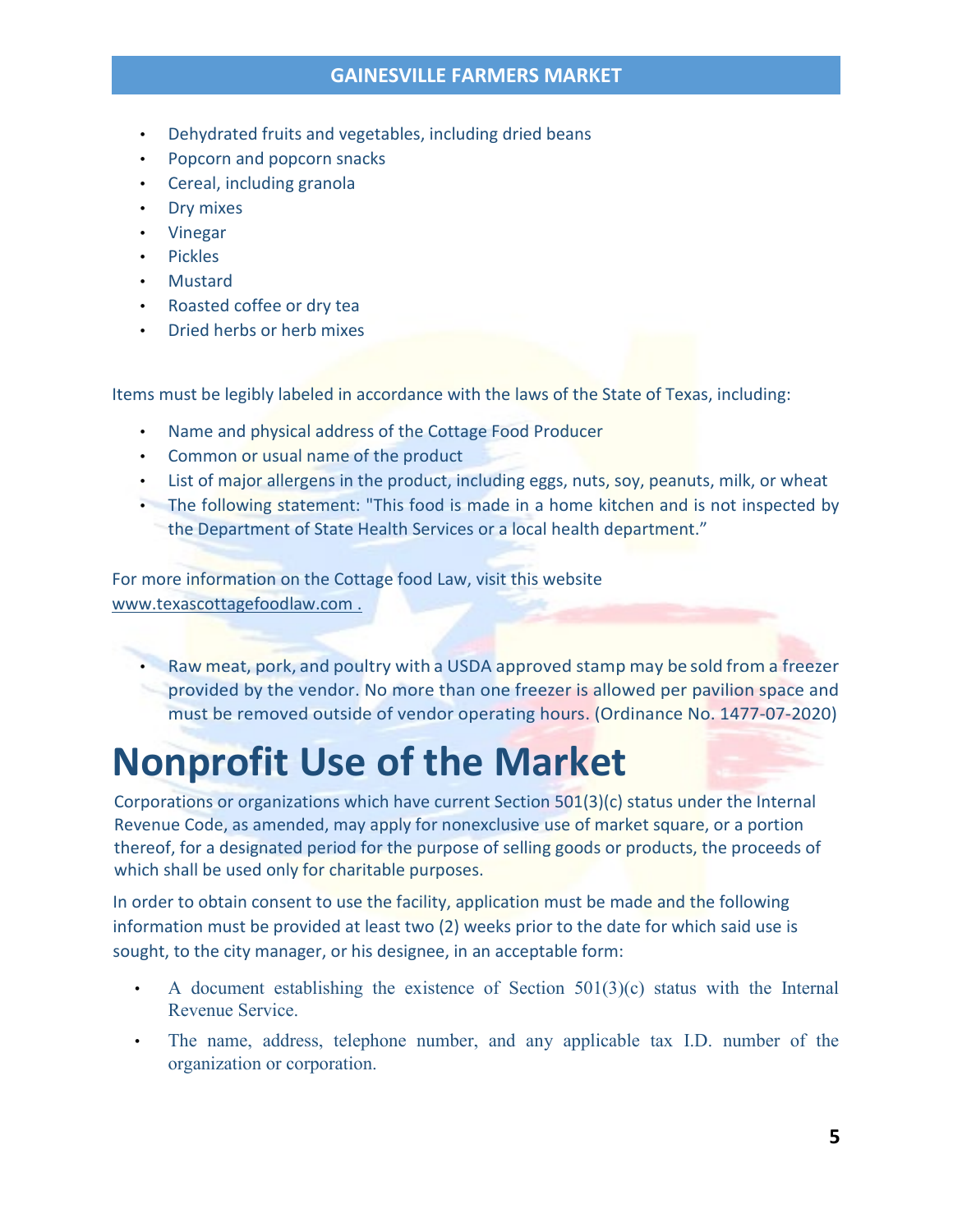#### **GAINESVILLE FARMERS MARKET**

- The name, address, title and telephone number of the person or persons who will be responsible for the planned activity.
- The charitable purpose for which the proceeds will be used.
- A brief description of the contemplated activity.
- The dates and times for which consent to use the facility is being requested.
- The area of market square for which the request is being made.
- A description of the products to be sold.

In addition, a duly authorized officer or representative of said organization must execute waiver of damages which releases the city from any and all liability for any injury or damage which might occur as a result of the contemplated use of the facility, in the form provided by the city manager, or his designee and a statement that the use made of said facility will be in compliance with the terms of this provision, the ordinances of the City of Gainesville, state and federal law.

Following any period of use, the organization or corporation authorized to use said facility shall be responsible for cleaning up the facility. Failure to remove trash, debris, and other objects or to restore said facility to the condition it was in prior to the period of use may result in refusal of any future request for use.

The City Manager, or his designee, may deny any request that is not timely, is incomplete, is in conflict with a previously arranged event, or for a use or purpose which is deemed to be outside the use for which the land is to be used, inherently dangerous, or not in the best interests of welfare of the citizens and residents of the city. In the event that a person aggrieved by any such refusal, he may appeal said decision to the city council at the next regular meeting.

### **Live Band and Musicians**

Live bands and musicians may utilize the stage for performances between 10 a.m. and 10 p.m. Sunday through Thursday or 10 a.m. through 12 a.m. (midnight) on Friday and Saturday. The administrator can allow for musicians to reserve the stage for a performance time. If the stage is not reserved for a performance or special event, musicians shall play on a first come basis.

Musicians/bandsthat are performing at the Market Square within the rules established by the administrator shall be able to sell their music and band merchandise during their performances. (Ordinance No. 1477-07-2020)

## **Alcohol**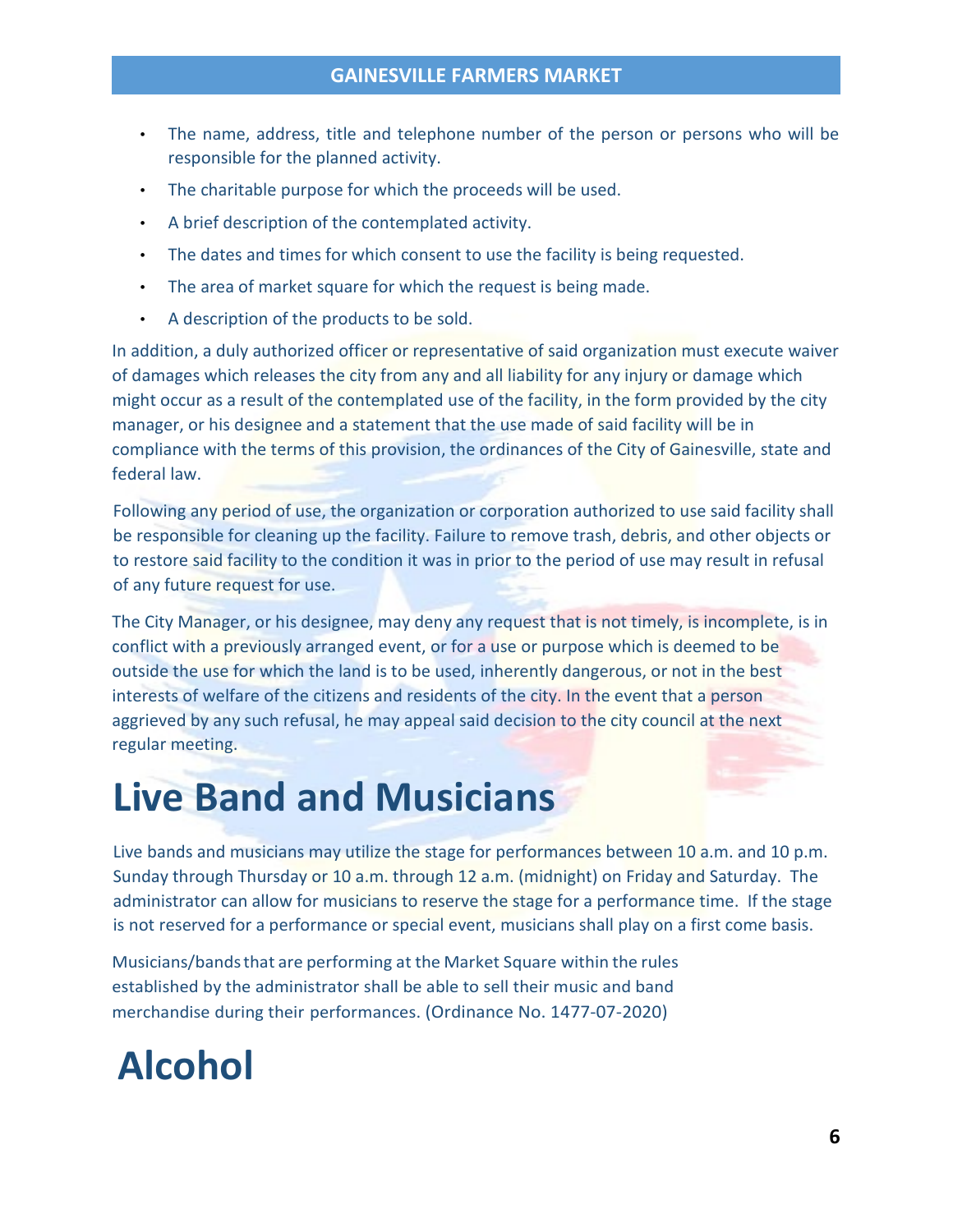The public is allowed to bring alcohol and consume alcohol at the Farmers Market.

The City may disallow outside alcohol from being brought into the Farmers Market during special events, at which alcohol is being sold.

### **Space Information**

Pavilion spaces are eight feet (8') wide buy ten feet (10') long.

No equipment shall be provided for vendors. Vendors are responsible for providing their own tables and chairs for stall sales. It shall be unlawful for any person to erect, construct, make additions to or alterations of any nature or characteristic whatsoever, whether permanent or temporary, to any shed, stall or any other place in the Farmers Market area.

Vendors must be courteous and polite to the public and conduct themselves respectfully and professionally. Vendors will not use offensive language or gestures, and should be dressed in appropriate clothing. Vendors shall conduct themselves in accordance with local, state, and federal laws while at the market.

The vendor is solely responsible for the damages resulting from the sale of unsafe, unapproved, or unsound goods.

Smoking is strictly prohibited in the Market Square area. Fines exist for penalty of violation.

### **Loitering**

It shall be unlawful for any person to loiter around the Market Square area after the hours prescribed for such trading or special event.

### **Special Events**

Special events will periodically be held at the Market Square. Such events may require additional costs for vendors and specific details. Summer Sounds (last Friday of May, June, and July of each year) and Depot Day (second Saturday of October) are the only events that have exclusive access to the entire pavilion. Vendors are not able to participate in these events unless they have been given permission by the Chamber of Commerce, which may include an additional fee.

Those vendors whose normal dates and times of operation coincide with an event (per their approved vendor application) are not required to pay additional fees to participate in the event, if they so choose. However, those vendors who do not normally operate at the Market during the dates and times of the event (per their approved vendor application) shall forfeit their space for the length of the event to a paying vendor.